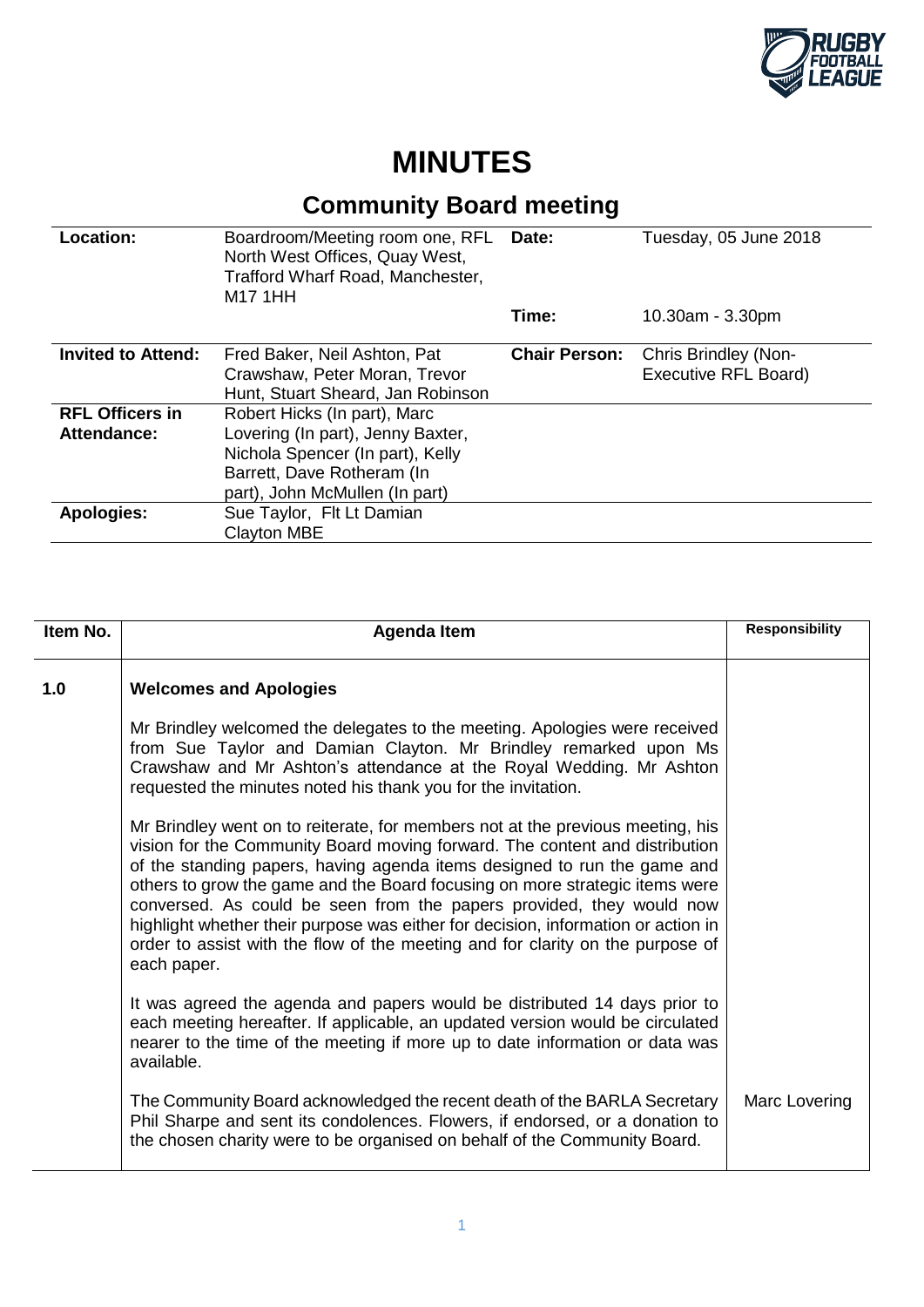| 2.0 | Minutes from the previous meeting<br>Two points were in need of review/amend. Following these, the minutes were                                                                                                                                                                                                                                                                                                                                                                  | Jenny Baxter         |
|-----|----------------------------------------------------------------------------------------------------------------------------------------------------------------------------------------------------------------------------------------------------------------------------------------------------------------------------------------------------------------------------------------------------------------------------------------------------------------------------------|----------------------|
|     | approved as final.                                                                                                                                                                                                                                                                                                                                                                                                                                                               |                      |
| 3.0 | <b>Matters Arising</b>                                                                                                                                                                                                                                                                                                                                                                                                                                                           |                      |
|     | The actions noted as complete were to be left on the Action Tracker for one<br>cycle of meetings and then removed.                                                                                                                                                                                                                                                                                                                                                               |                      |
|     | The Development and Whole Game Calendar were discussed with Ms<br>Crawshaw suggesting the reintroduction of the calendar group, which she<br>suggested should include representatives from the community game. It was<br>indicated this would assist with clashes and conflicts in the community game<br>calendar. Mr Ashton stated the importance of communication of community<br>game fixtures as player welfare and player enjoyment were impacted if these<br>were lacking. |                      |
|     | It was suggested the current process in organising the Whole Game Calendar<br>was effective with several clashes occurring this season being due to the<br>weather. Ms Barrett was tasked with establishing why the clashes arose this<br>year and finding a solution to these calendar issues.                                                                                                                                                                                  | <b>Kelly Barrett</b> |
|     | Mr Lovering stated he was looking into the best process to publicise the<br>Development events. He went on to state a graphic would be produced to<br>highlight upcoming community game events which was to be published on<br>social media.                                                                                                                                                                                                                                     | Marc Lovering        |
|     | Mr Ashton suggested he had encountered issues regarding his communication<br>with the RFL and professional clubs surrounding this season's Champion<br>Schools Finals. Mr Rotheram was to speak with Mr Ashton outside of the<br>meeting.                                                                                                                                                                                                                                        | Dave Rotheram        |
|     | Mr Sheard requested an update regarding the new MOs reporting system as<br>discussed in the March meeting by Mark Howorth. Mr Hicks was tasked to<br>receive this update from Mark.                                                                                                                                                                                                                                                                                              | <b>Robert Hicks</b>  |
|     | It was noted the Memorandum of Understanding was due to be signed by YJL<br>at a meeting on 20 June. Mr Lovering was tasked to update Mr Moran once<br>this had taken place.                                                                                                                                                                                                                                                                                                     | Marc Lovering        |
| 4.0 | <b>Standing reports</b>                                                                                                                                                                                                                                                                                                                                                                                                                                                          |                      |
| 4.1 | <b>Community Game Report</b>                                                                                                                                                                                                                                                                                                                                                                                                                                                     |                      |
|     | No questions received.                                                                                                                                                                                                                                                                                                                                                                                                                                                           |                      |
| 4.2 | Operations report                                                                                                                                                                                                                                                                                                                                                                                                                                                                |                      |
|     |                                                                                                                                                                                                                                                                                                                                                                                                                                                                                  |                      |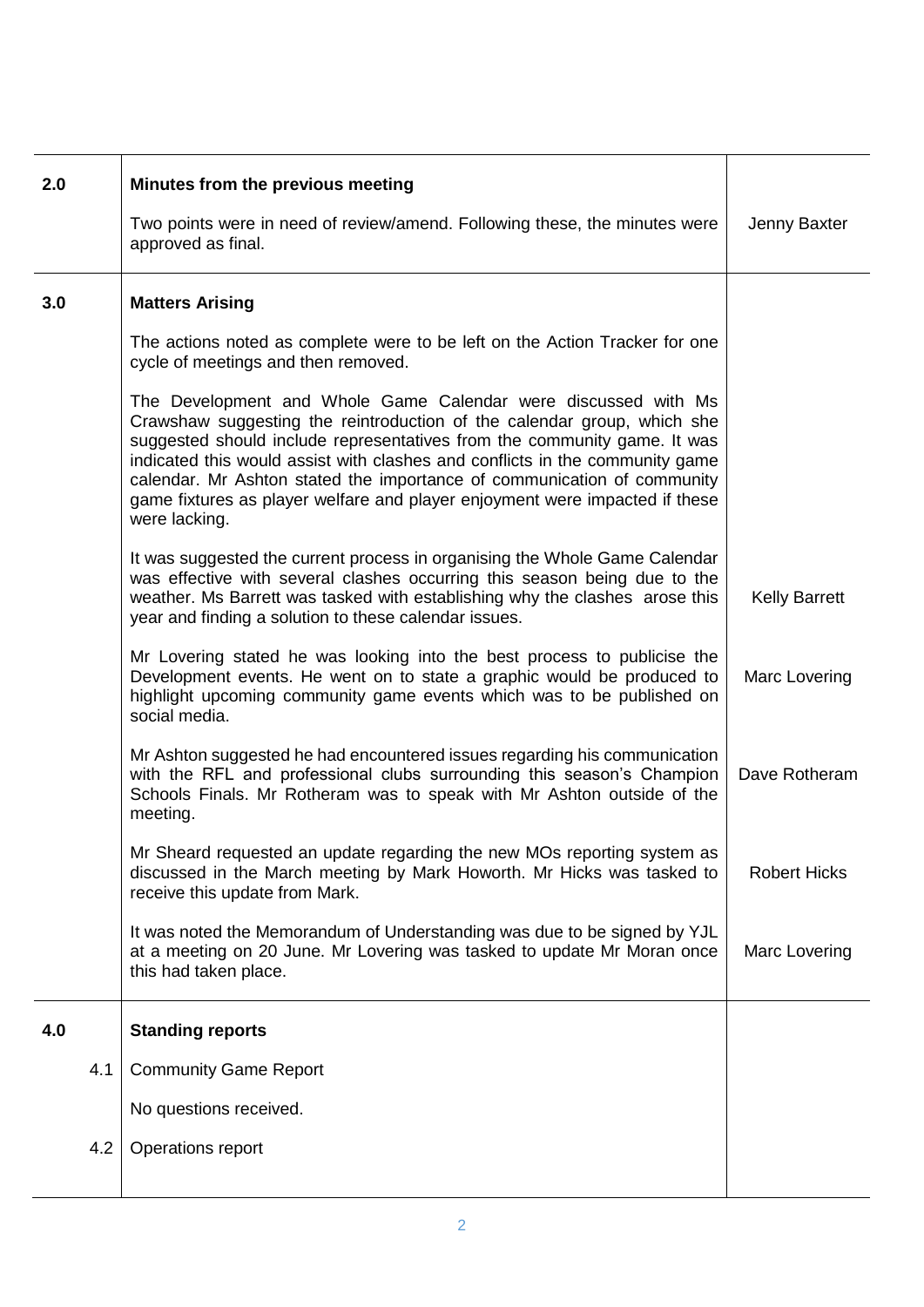|     | Ms Barrett was requested to give a verbal update on the staffing issues<br>mentioned in her report.                                                                                                                                                                                                                                                 |              |
|-----|-----------------------------------------------------------------------------------------------------------------------------------------------------------------------------------------------------------------------------------------------------------------------------------------------------------------------------------------------------|--------------|
|     | It was reiterated Match Officials was to become a standing report on the<br>agenda hereafter.                                                                                                                                                                                                                                                       | Mark Howorth |
| 4.3 | <b>Player and Coaching Development</b>                                                                                                                                                                                                                                                                                                              |              |
|     | The proposal to amend the Operational Rules within Mr Rotheram's report was<br>discussed; Academy's who discover players who are new to the game are to<br>be logged with the RFL as a potential Talent Transfer Scholar, and if that player<br>subsequently registers with that club, they would not count in the Academy's<br>cohort quota of 20. |              |
|     | The proposal was agreed to be positive in attracting new talent into the game.<br>The proposal was agreed in principle with the following suggestions;<br>A better understanding on the impact on the clubs,<br>$\bullet$<br>The quota put in place be reviewed,<br>$\bullet$                                                                       |              |
|     | • A process that all concerned are comfortable with was put in place,                                                                                                                                                                                                                                                                               |              |
|     | • A review process was put in place,<br>A communication plan needed circulating to ensure the correct<br>message was received throughout the game.                                                                                                                                                                                                  |              |
| 4.4 | Marketing and Communications                                                                                                                                                                                                                                                                                                                        |              |
|     | No questions received.                                                                                                                                                                                                                                                                                                                              |              |
| 4.5 | <b>Sky Try Report</b>                                                                                                                                                                                                                                                                                                                               |              |
|     | Mr Brindley highlighted to the Board the section in the report requesting the<br>Board's assistance.                                                                                                                                                                                                                                                |              |
| 5.0 | 12-18 review update                                                                                                                                                                                                                                                                                                                                 |              |
|     | Mr McMullen asked the Board who had completed the online survey. He went<br>on to request all members take time to give their input into the review.                                                                                                                                                                                                |              |
|     | The most salient point of note were;                                                                                                                                                                                                                                                                                                                |              |
|     | Paul Sculthorpe was the ambassador for the review,<br>The purpose of what the review would achieve,                                                                                                                                                                                                                                                 |              |
|     | Since distribution, the participation figures in the presentation had                                                                                                                                                                                                                                                                               |              |
|     | increased; there had been 2,000 responses to the online survey,<br>Some of the issues that had been identified due to the review were<br>explained,                                                                                                                                                                                                 |              |
|     | The rationale behind many surveys not being completed was analysed<br>and discussed,                                                                                                                                                                                                                                                                |              |
|     | The competition structure had received some feedback by parents.                                                                                                                                                                                                                                                                                    |              |
|     | Mr Brindley stated the retention strategy was key when working through the<br>results of the review and must be the priority when actioning its findings.                                                                                                                                                                                           |              |
|     |                                                                                                                                                                                                                                                                                                                                                     |              |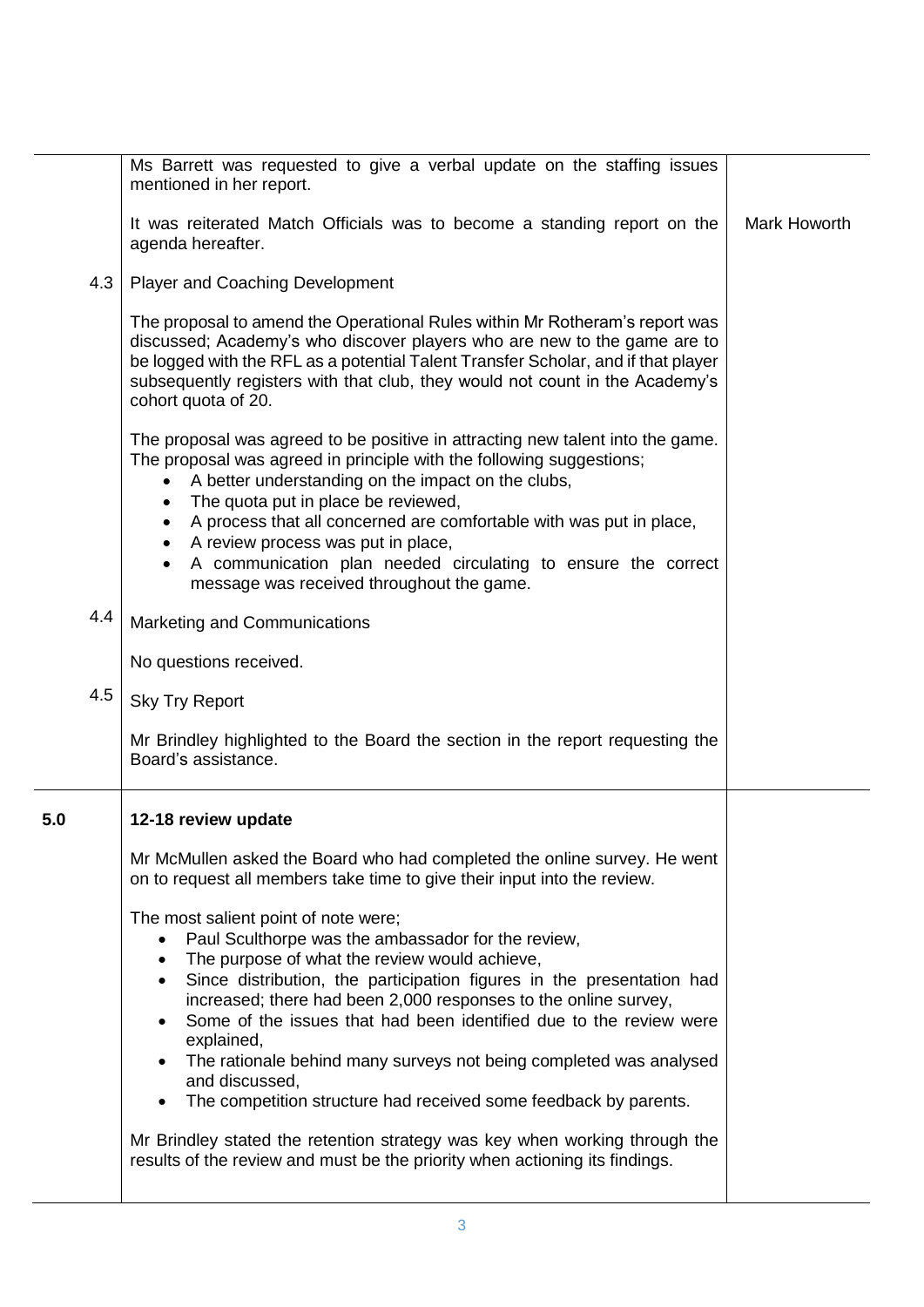|     | He went on to state that the RFL Board would require reassurance enough<br>consultation had been complete during the review before considering changes<br>in light of the review's results.                                                                                                                                                                                                                                                                                                                                                                                                                         |               |
|-----|---------------------------------------------------------------------------------------------------------------------------------------------------------------------------------------------------------------------------------------------------------------------------------------------------------------------------------------------------------------------------------------------------------------------------------------------------------------------------------------------------------------------------------------------------------------------------------------------------------------------|---------------|
|     | It was suggested focus groups and interviews of community game<br>representatives should be completed in conjunction with the survey to achieve<br>a better consultation before the Board could make any decision and implement<br>actions from its results. It was confirmed clubs had been contacted for their<br>input into the review.                                                                                                                                                                                                                                                                          |               |
|     | On the day of the meeting Mr McMullen had received a breakdown of the data<br>behind the survey, he elaborated on some of this. It was noted that parents<br>would be completing the surveys on behalf of the players in younger age<br>groups.                                                                                                                                                                                                                                                                                                                                                                     |               |
|     | The Community Board members were encouraged to encourage players,<br>parents and volunteers to complete the survey. The closing date was noted as<br>Thursday 7 June.                                                                                                                                                                                                                                                                                                                                                                                                                                               | <b>ALL</b>    |
|     | Mr McMullen went on to explain the 12-18 Review Strategic Stakeholder<br>Roundtable event of which several members of the Board were invited. He<br>explained the intention of the event was to highlight key issues, challenges and<br>priorities. There would be a cross representation across the community game<br>in attendance and the event would be filmed.                                                                                                                                                                                                                                                 |               |
|     | Mr Brindley questioned if cross referencing into other sports was something to<br>consider alongside the survey data. Mr McMullen stated a broad range of<br>information was being studied to ensure the data was all-encompassing so the<br>needs of the RFL Board were met and to ensure the broadest ranging<br>information was assessed.                                                                                                                                                                                                                                                                        |               |
|     | To finalise, Mr McMullen expressed his thanks for the Board's support of the<br>review. He stated that the information following the Roundtable event would be<br>shared. He went on to explain an external consultant would be interviewing the<br>Board regarding their views in more depth in order to further support the review.<br>The results of the review would be presented to the RFL Board either at the<br>end of 2018 or into 2019. It was confirmed the results would be brought back<br>to the Community Board and the review would become a standing agenda item<br>until the review's completion. | John McMullen |
| 6.0 | Academy data                                                                                                                                                                                                                                                                                                                                                                                                                                                                                                                                                                                                        |               |
|     | Mr Rotheram stated that the Talent System fuels the strategic goal of England<br>to Win the World Cup 2021.                                                                                                                                                                                                                                                                                                                                                                                                                                                                                                         |               |
|     | The progression and retention points system designed to grade Academies<br>was detailed by Mr Rotheram; it was noted the 2018 point totals would be<br>available in July.                                                                                                                                                                                                                                                                                                                                                                                                                                           |               |
|     | Mr Moran questioned if the drop out figures presented could be personalised<br>to allow clubs to re-engage those players, to which Mr Rotheram suggested<br>this was possible.                                                                                                                                                                                                                                                                                                                                                                                                                                      |               |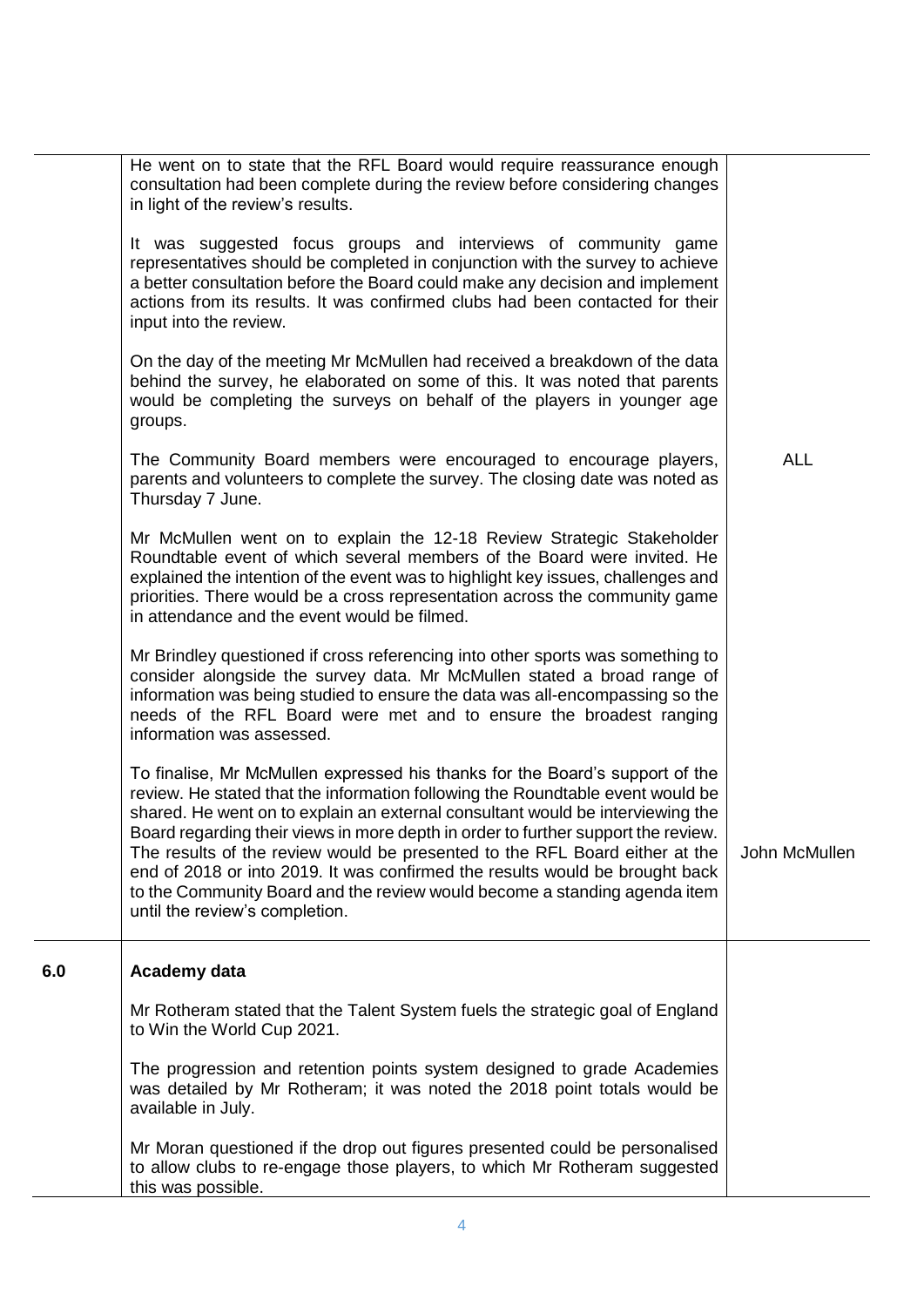|     | Mr Moran went on to suggest the minus points in comparison to the plus points<br>granted were disproportionate. Mr Rotheram stated the system had been<br>agreed and sign off by clubs and Academies and could only be amended<br>following the next Broadcasting cycle.<br>It was suggested the 'non-engaged' players could be reengaged into the sport<br>through coaching or Match Officiating.<br>Tracking of players, understanding pinch points in data and drop offs were<br>discussed along with the data presented to be used as evidence to help<br>improve retention of players in the community game.<br>It was agreed the figures presented were very positive and a good news story.                                                                                                                                                                                                                                                                                                                                                                                                                                                                                                                                                                                                                                                                                                                                                                                                                                                      |               |
|-----|---------------------------------------------------------------------------------------------------------------------------------------------------------------------------------------------------------------------------------------------------------------------------------------------------------------------------------------------------------------------------------------------------------------------------------------------------------------------------------------------------------------------------------------------------------------------------------------------------------------------------------------------------------------------------------------------------------------------------------------------------------------------------------------------------------------------------------------------------------------------------------------------------------------------------------------------------------------------------------------------------------------------------------------------------------------------------------------------------------------------------------------------------------------------------------------------------------------------------------------------------------------------------------------------------------------------------------------------------------------------------------------------------------------------------------------------------------------------------------------------------------------------------------------------------------|---------------|
| 7.0 | <b>Sport England Update</b><br>Mr Lovering stated he was attending a RLWC2021 Legacy Meeting that<br>afternoon. The legacy delivery plan and funding had recently been signed off<br>to which Mr Lovering described it as significant in improving the community<br>game if the funding was allocated correctly. The Community Board requested<br>to receive regular updates.<br>Mr Lovering discussed his papers of which the salient points were;<br>Sport England contractual targets were all on target,<br>Of the 95,000 core player target, 99.6% has been achieved,<br>The Sustainability Plan was to be agreed with Sport England,<br>Sport England focus is on active people and did not align with the<br>wider game's strategic goals.<br>Mr Brindley emphasised, in future, the sport could not rely on public funding.<br>He went on to suggest that as a sport, the RFL should investigate the<br>opportunity the newly formed EPU could offer a commercial partner.<br>Mr Lovering stressed that the paper circulated on this item was to be kept<br>confidential until such time as the formal Sport England review process had<br>been completed.<br>In conclusion, Mr Lovering remarked the organisation was on track in achieving<br>the Sport England targets with work still to complete to enable it to hit the wider<br>game's strategic goals and fulfil all the game's needs. It was suggested the<br>figures in the paper could be used to assist the future of the game to evidence<br>strengths, weaknesses and challenges. | Marc Lovering |
|     |                                                                                                                                                                                                                                                                                                                                                                                                                                                                                                                                                                                                                                                                                                                                                                                                                                                                                                                                                                                                                                                                                                                                                                                                                                                                                                                                                                                                                                                                                                                                                         |               |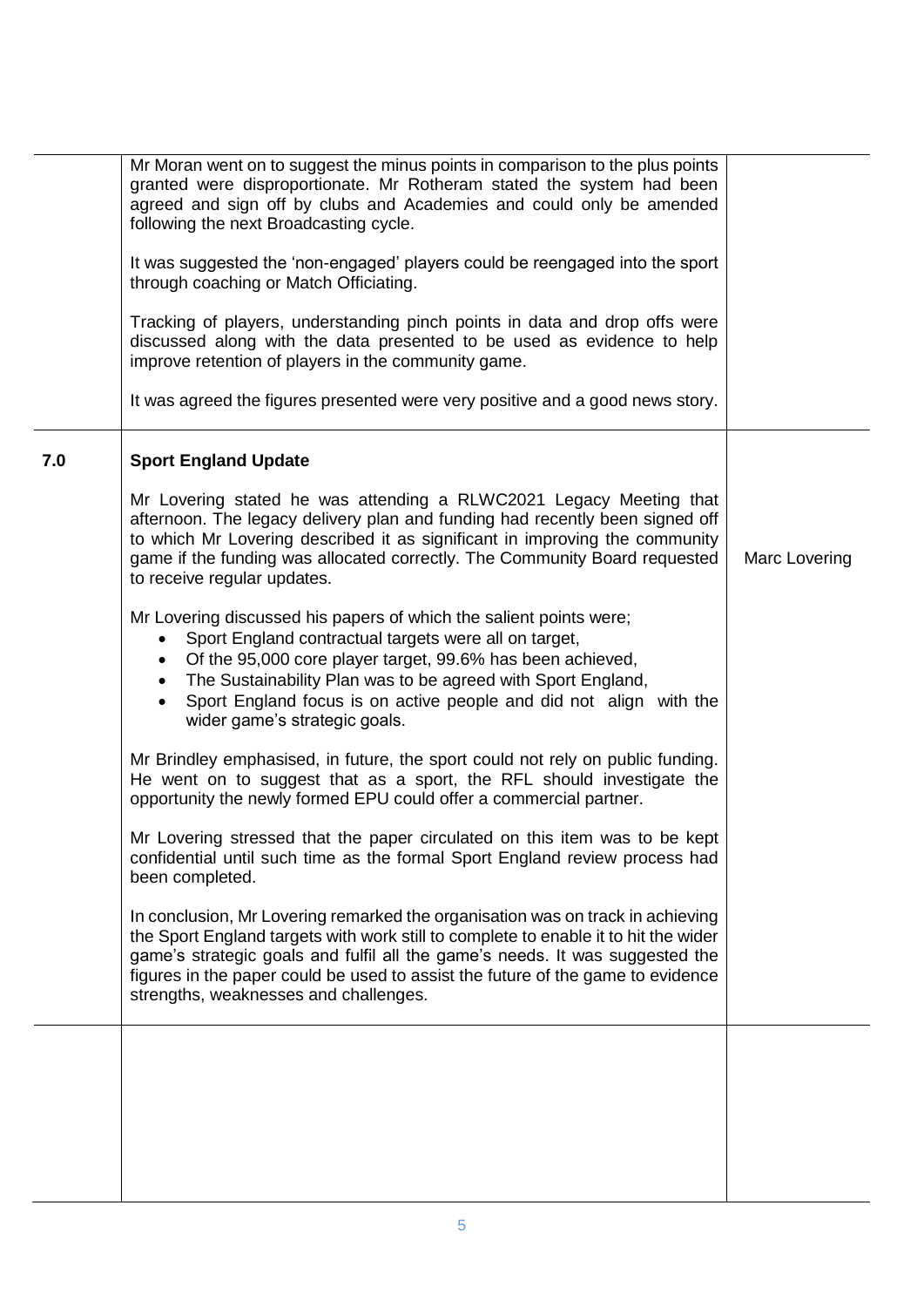| 8.0 | <b>STG System</b>                                                                                                                                                                                                                                                                                         |                      |
|-----|-----------------------------------------------------------------------------------------------------------------------------------------------------------------------------------------------------------------------------------------------------------------------------------------------------------|----------------------|
|     | Ms Barrett discussed her presentation. She explained the function of each<br>element of the system detailed in each slide.                                                                                                                                                                                |                      |
|     | The Registrations Module - for the professional and community game. This<br>section of the system allows reregistering of players each season, coaches to<br>register on the system and has a function for injury reporting. Eventually clubs<br>would be tasked to report on concussion cases.           |                      |
|     | The Qualification Module - holds information regarding DBS', first aid,<br>coaching, ETP qualifications etc. This would assist the clubs to view their<br>members' details.                                                                                                                               |                      |
|     | Competition Module - holds the information regarding a player's disciplinary<br>record.                                                                                                                                                                                                                   |                      |
|     | MOs Module - holds the information regarding the availability and appointment<br>creation for MOs.                                                                                                                                                                                                        |                      |
|     | Ms Barrett was positive regarding the player registrations and roll out of the<br>system with the Member Leagues. She stated several of the Affiliate Leagues<br>had not engaged with the system resulting in a high administration function<br>required of the RFL. The NCL had adopted the system well. |                      |
|     | Ms Barrett stated that clubs would eventually receive one platform rather than<br>separate log in details for their different competitions and this would likely<br>happen in 2020.                                                                                                                       |                      |
|     | The Pennine League were to adopt online registrations, this was to be<br>discussed with Sue Taylor.                                                                                                                                                                                                       | <b>Kelly Barrett</b> |
|     | Barrow had registered with their Men's competition.                                                                                                                                                                                                                                                       |                      |
|     | Masters information and team sheets were still being manually inputted on to<br>the system by the RFL.                                                                                                                                                                                                    |                      |
|     | Schools information is still limited as there is some difficulty in confirming a<br>suitable process to allow direct registration in this area.                                                                                                                                                           |                      |
|     | It was noted that moving forwards volunteers would be registered which linked<br>to their DBS record for ease of reference.                                                                                                                                                                               |                      |
|     | Ms Barrett concluded by stating the initial reluctance to adopt the system, in<br>most cases, had passed to allow embracement of the system.                                                                                                                                                              |                      |
|     | Mr Lovering stated for the information of the Board, an advertisement had been<br>circulated internally regarding the Director of Development and Participation.                                                                                                                                          |                      |
|     |                                                                                                                                                                                                                                                                                                           |                      |

Т

┑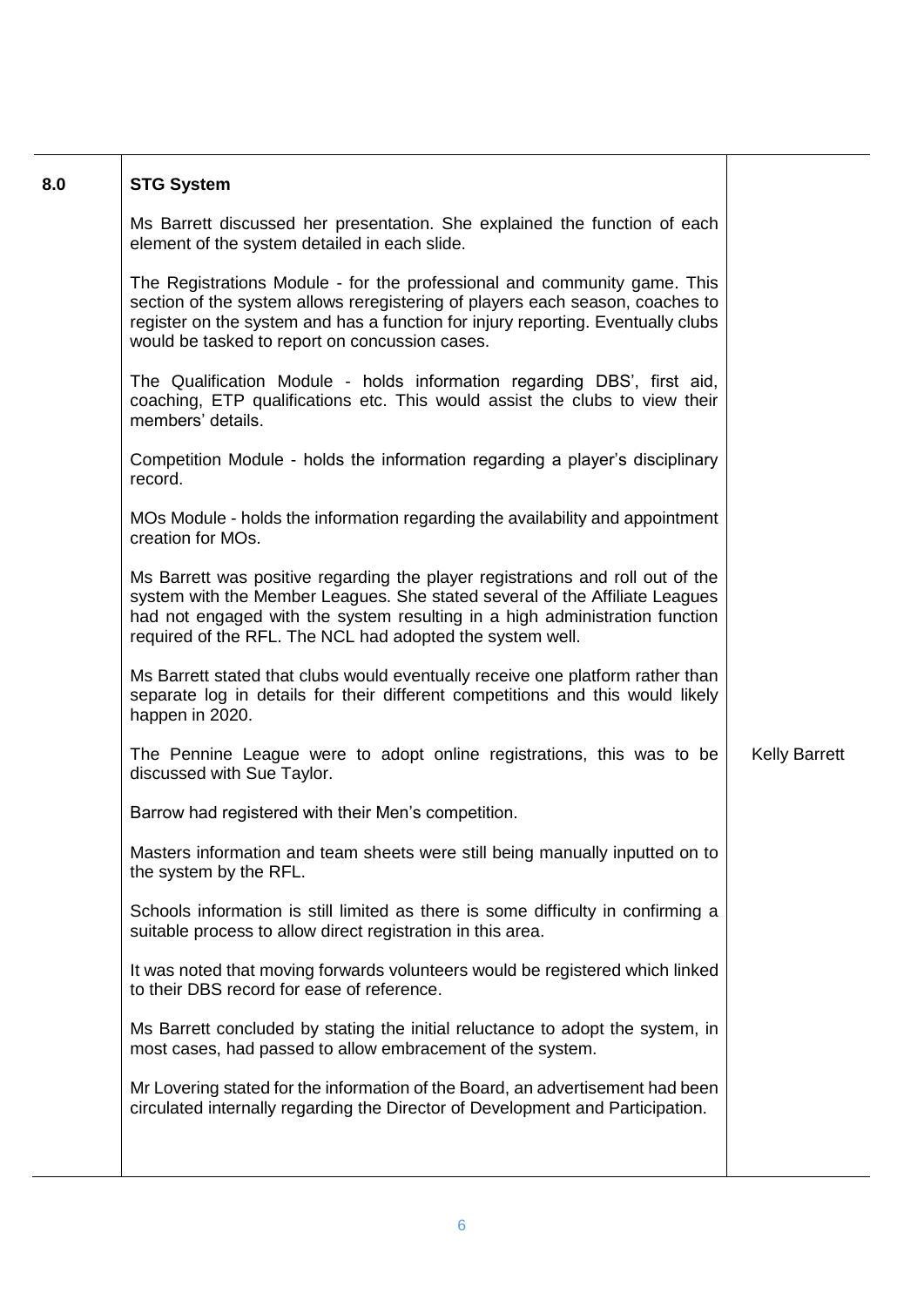| 9.0  | <b>Membership update</b>                                                                                                                                                                                                                                                                                                                                                                                                                 |                     |
|------|------------------------------------------------------------------------------------------------------------------------------------------------------------------------------------------------------------------------------------------------------------------------------------------------------------------------------------------------------------------------------------------------------------------------------------------|---------------------|
|      | Mr Brindley opened by stating the Community Board could assist with and had<br>a direct link in selling out big events, the RLWC2021 success and OurLeague<br>membership figures.                                                                                                                                                                                                                                                        |                     |
|      | Nichola Spencer was introduced as the new Membership Manager. Nichola<br>began by explaining OurLeague as a free membership site which contained<br>upcoming fixtures and information surrounding them, discounts, competitions<br>and a dashboard specifically for the community game.                                                                                                                                                  |                     |
|      | Ms Spencer went on to question the Board on what changes could be<br>implemented to the website/app to engage the community game more in order<br>to increase membership figures.                                                                                                                                                                                                                                                        |                     |
|      | Some suggestions were; link the dashboard to the website, to have multiple<br>messages on multiple vehicles, keeping content fresh, include grass roots good<br>news story's-which are currently only features on social media and the website,<br>a link to OurLeague from leagues' websites, be more aware of timings in higher<br>volumes of traffic on the app to target more people- mainly when results of<br>games are available. |                     |
|      | Ms Spencer went on to suggest OurLeague would eventually be used as a<br>platform to stream games.                                                                                                                                                                                                                                                                                                                                       |                     |
|      | Nichola's contact details for the Board's information are; 07894 585278;<br>nichola.spencer@rfl.co.uk.                                                                                                                                                                                                                                                                                                                                   |                     |
|      | The figures for community game players registered on OurLeague are to be<br>brought to future meetings.                                                                                                                                                                                                                                                                                                                                  | <b>Robert Hicks</b> |
|      | The Content and Resource Lead position in the Performance and Development<br>organisational chart was explained in relation to OurLeague promotion and the<br>social media strategy.                                                                                                                                                                                                                                                     |                     |
|      | It was discussed how the integration communication system for the game had<br>to be improved, which would assist in the promotion of OurLeague.                                                                                                                                                                                                                                                                                          |                     |
| 10.0 | <b>Regulatory update</b>                                                                                                                                                                                                                                                                                                                                                                                                                 |                     |
|      | Ms Barrett verbalised the points of note for the Board from the recent<br>Regulatory meeting.                                                                                                                                                                                                                                                                                                                                            |                     |
|      | Ms Barrett illustrated the consultation timetable for amends to the Operational<br>Rules. The competition rules were conflicting with the Operational rules (with<br>dispensation to some leagues). Ms Barrett reaffirmed that leagues should send<br>their competition rules for the RFL to review, which was currently not occurring.                                                                                                  |                     |
|      | Support was required of the Board to ensure the Operational Rules were<br>abided by and all competition rules were compliant with the Operational rules.                                                                                                                                                                                                                                                                                 |                     |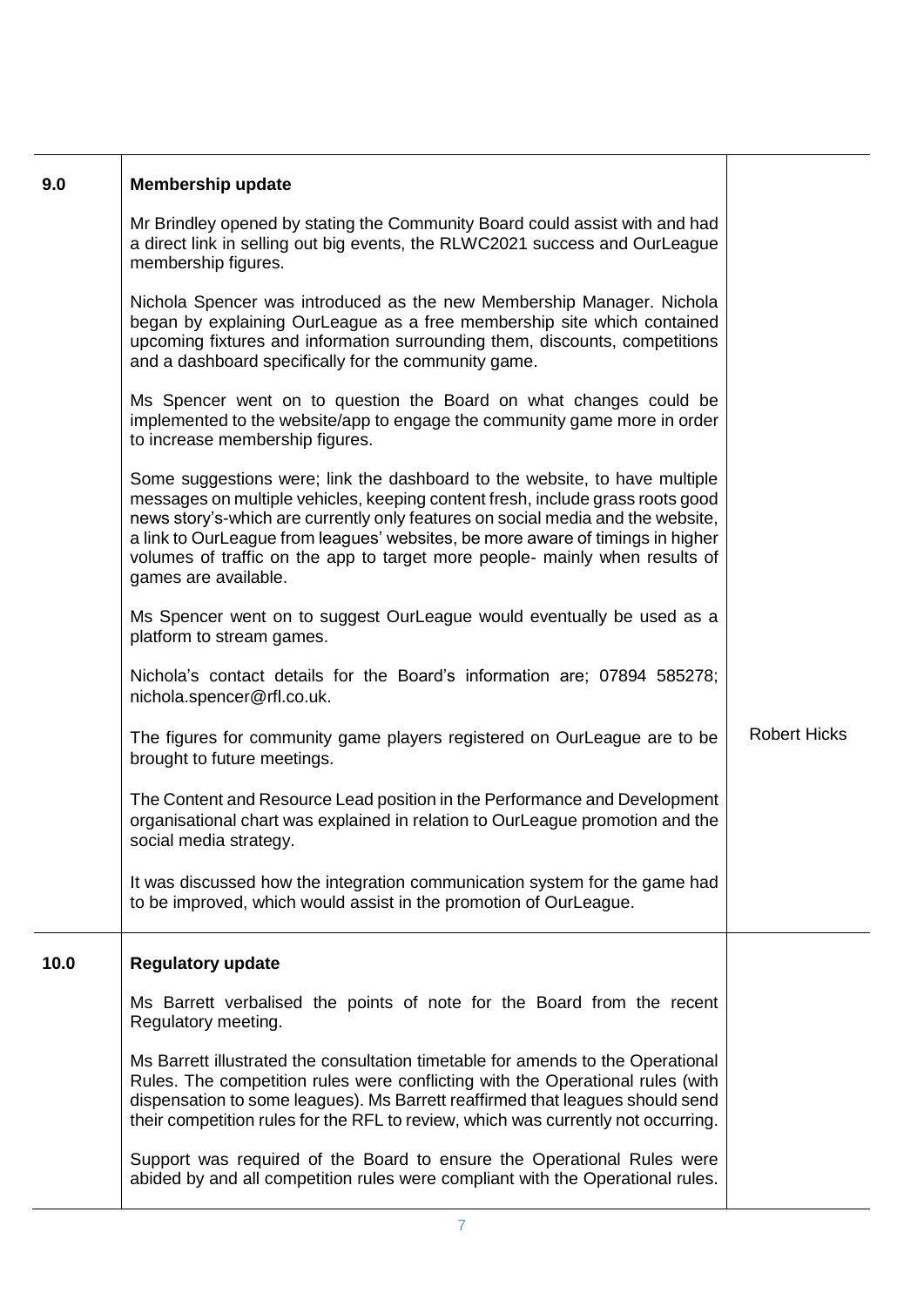|      | It was reiterated the Operational rules needed abiding by as standard, partly<br>due to health and safety reasons.                                                                                                                                                                                       |                     |
|------|----------------------------------------------------------------------------------------------------------------------------------------------------------------------------------------------------------------------------------------------------------------------------------------------------------|---------------------|
|      | Ms Barrett notes there were only 4 or 5 amends to the Operational Rules<br>required.                                                                                                                                                                                                                     |                     |
|      | The testing of 3G and 4G pitches was discussed.                                                                                                                                                                                                                                                          |                     |
|      | It was discussed how knowledge was required of where community games<br>were played as being vital to health and safety regulations, which was an<br>onerous task. Mandatory rules stated in the Operational Rules should always<br>be enforced which enables the game to be compliant.                  |                     |
|      | Methods in which to ensure clubs were always compliant with the Operational<br>Rules was discussed. A signature on a statement from a club chairman was<br>discussed as a good idea in principle however if an alternative pitch was used<br>for a future, this method could cause the RFL to be liable. |                     |
|      | Mr Hicks suggested the next steps are; to understand what the changes would<br>look like then take action; how to make clubs more inviting; understand what<br>mandatory really looks like; research is required.                                                                                        |                     |
|      | In the September meeting, a description of what 'mandatory looks like' was<br>requested.                                                                                                                                                                                                                 | <b>Robert Hicks</b> |
|      | A discussion took place regarding the actioning of regular risk reviews in need<br>of completion by all leagues, including the NCL.                                                                                                                                                                      |                     |
|      | The consultation timetable was presented and would be circulated.                                                                                                                                                                                                                                        | Jenny Baxter        |
| 11.0 | <b>Governance Update</b>                                                                                                                                                                                                                                                                                 |                     |
|      | The consultations which had taken place thus far had not altered the previously<br>presented new Community Board structure.                                                                                                                                                                              |                     |
|      | Mr Hicks stated he was to meet with BARLA again in September, the NCL in<br>July and attend the Youth and Junior Forum later in June.                                                                                                                                                                    |                     |
|      | The RFL Council Representative of the Community Board were to be reviewed.                                                                                                                                                                                                                               |                     |
|      | As previously discussed, the Memorandum of Understanding with the YJL is to<br>be shared with the Board once this was signed.                                                                                                                                                                            |                     |
|      | It was recapped that if leagues were not working with the RFL and other<br>Stakeholders in order to grow the game, alternative offers would be offered out<br>to the game, however this would be as a last resort.                                                                                       |                     |
|      | There were to be no changes to the CBIG structure. Mr Hunt was still to view<br>the new structure previously presented.                                                                                                                                                                                  |                     |
|      | The Open Age Forum was to be finalised once the Open Age review had taken<br>place.                                                                                                                                                                                                                      |                     |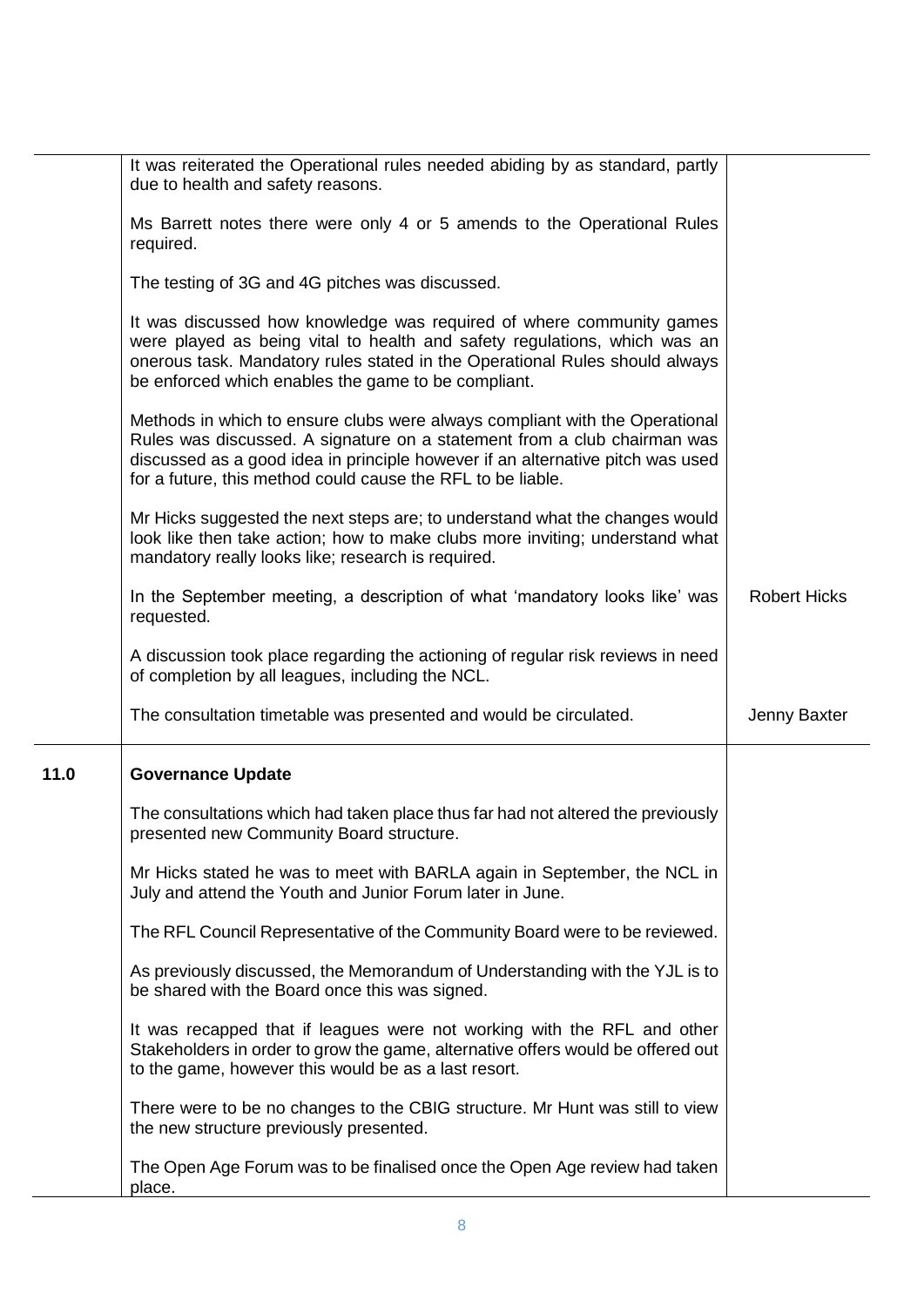|      | It was noted and discussed how democracy and the way in which appointments<br>were made to Forums, Groups and Boards was important.                                                                                                                                                                                       |                       |
|------|---------------------------------------------------------------------------------------------------------------------------------------------------------------------------------------------------------------------------------------------------------------------------------------------------------------------------|-----------------------|
|      | Mr Hicks would continue discussions regarding subgroups and would present<br>the final structures during the September meeting.                                                                                                                                                                                           | <b>Robert Hicks</b>   |
|      | The past and current Women's groups were discussed. Mr Hicks stated his<br>mindfulness over there being not too many Women's groups and the amount<br>being disproportionate to Women's player engagement figures. It was agreed<br>the Women and Girls' group required clarity on its purpose.                           |                       |
|      | The engagement strategy of volunteers and being mindful of their continued<br>involvement and excluded them in decision making for the game was<br>discussed with the foresight of future funding cuts and further job losses at the<br>Governing Body.                                                                   |                       |
|      | From 2019 the Board were to meet 6 times a year; 4 evenings and 2 full days.                                                                                                                                                                                                                                              |                       |
|      | An away day was to be organised with members tasked to feed in their<br>December availability to Ms Baxter.                                                                                                                                                                                                               | <b>ALL</b>            |
|      | A SharePoint folder was to be created to share operational updates, event<br>calendars and other materials to ease the facilitating of meetings, to make the<br>organisation less laborious for RFL colleagues, for better communication and<br>to move meeting time away from discussions regarding operational matters. |                       |
|      | The 'Community Game Participant' was yet to be decided upon and the 'Club<br>Representative' was to be decided at a future meeting, both as part of the new<br>Community Board structure.                                                                                                                                 |                       |
|      | Mr Hicks was still to work through the Higher and Further education subgroups.                                                                                                                                                                                                                                            | <b>Robert Hicks</b>   |
|      | It was discussed Mr Ashworth should be the Community Board representative<br>from an education perspective attending the Council meetings and chairing the<br>school subgroup.                                                                                                                                            |                       |
|      | A democratic vote would take place for each representative of the Community<br>Board.                                                                                                                                                                                                                                     |                       |
| 12.0 | Any other business                                                                                                                                                                                                                                                                                                        |                       |
|      | Mr Ashton thanked the Board's attendees at the Year 11 National Champion<br>Schools Finals which were a huge success. He went on to thank Adam Hughes<br>and Stephen Guan for their dedication and hard work during Ebony Giblin's<br>maternity leave.                                                                    |                       |
|      | Mr Brindley stated a conference call would be diarised for all delegates before<br>the next Council meeting in preparation of matters due to be discussed during<br>the meeting.                                                                                                                                          | <b>Chris Brindley</b> |
|      |                                                                                                                                                                                                                                                                                                                           |                       |